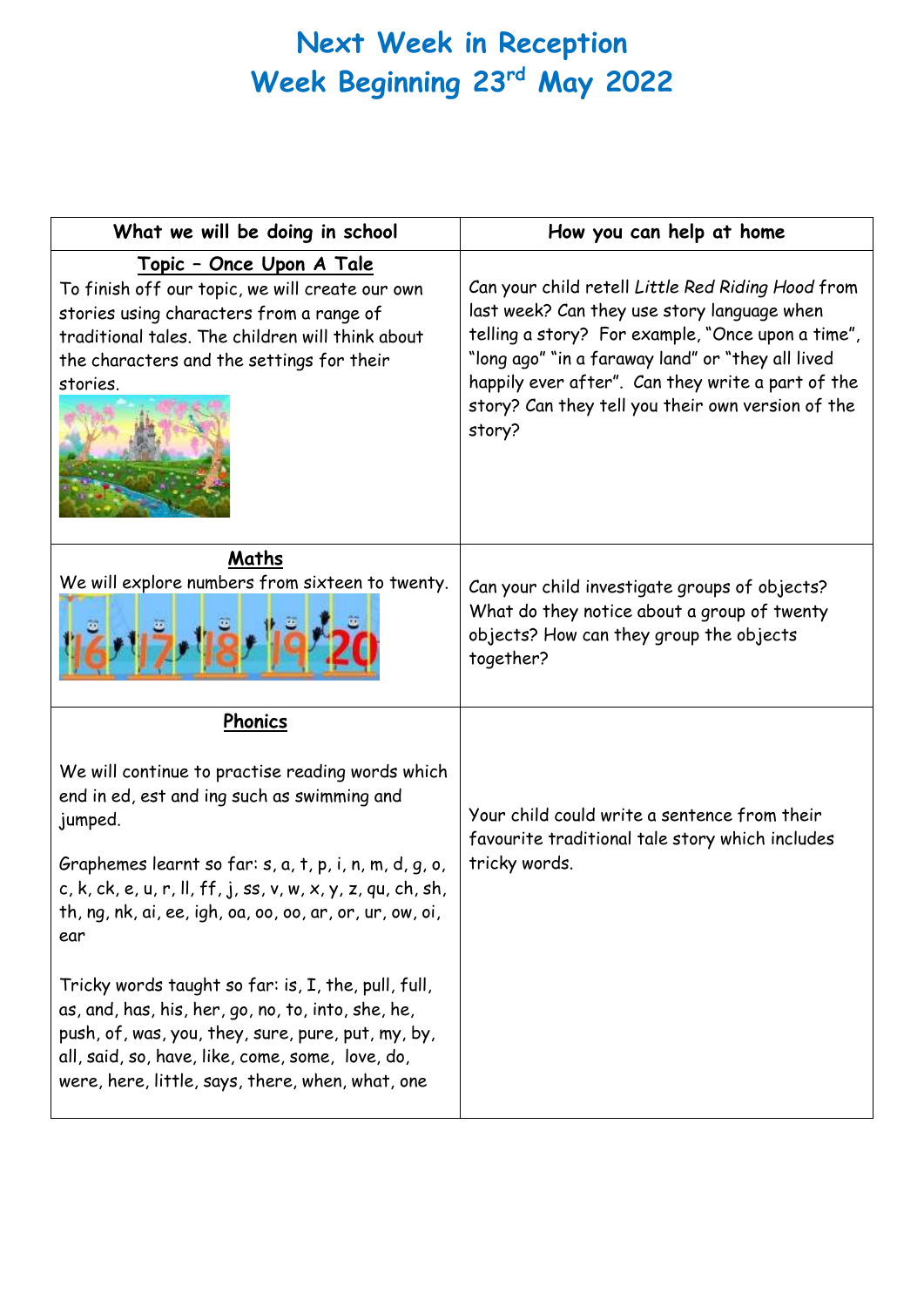# **Next Week in Reception Week Beginning 23rd May 2022**

### **Additional Activities**

On Friday, we will take part in our Jubilee celebrations! Please send your child in partywear. If you need a new outfit, look out for the rail at pick up and drop off!

We will create story-based creations.



We will create Jubilee themed crafts.



#### Half term fun ideas

• You could find out more about a minibeast to get ready for our next topic, Marvellous Minibeasts.



• You could go on a minibeast hunt!



• You could watch birds in your garden or at the park.